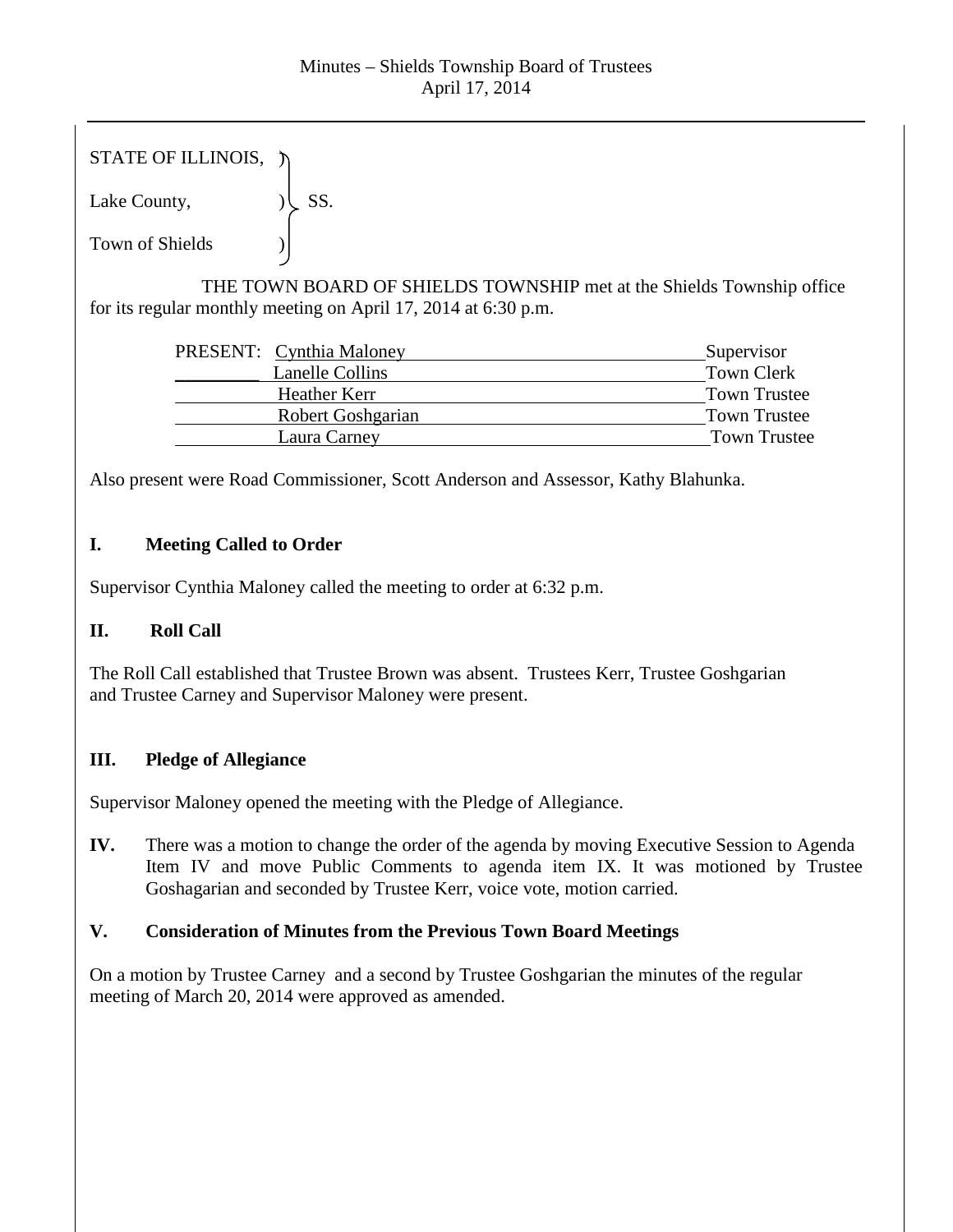## **VI. For Action - Payment of Bills**

- **A. Town Fund Bills:** On a motion by Trustee Kerr, and a second by Trustee Goshgarian the Town Fund bills were approved for payment of \$86,062.28, 4 ayes motion carried.
- **B. Road and Bridge Bills:** On a motion by Trustee Goshgarian and a second by Trustee Carney the Road an Bridge Fund were approved for payment of \$19,280.33, 4 ayes, motion carried.

### **C. General Assistance Bills:**

On a motion by Trustee Goshgarian and second by Trustee Kerr the bills for General Assistance were approved for payment in the amount of \$1774.28, 4 ayes, motion carried.

### **VII. Executive Session:**

At 6:41 p.m. Supervisor Maloney called for a motion to suspend regular session and proceed into Executive Session for the purpose of discussing property. It was motioned by Trustee Goshgarian, and seconded by Trustee Carney, roll call, 4 ayes, motion carried.

At 7:00 p.m. Supervisor Maloney called for a motion to reconvene regular session, it was motioned by Trustee Carney, and seconded by Trustee Kerr, roll call, Trustee Kerr, Trustee Carney, Trustee Maloney. Trustee Goshgarian left the meeting at 6:59.

### **VIII. New Business:**

**A.** Discussion and adoption of contract by and between Mothers' Trust and Shields township for services to township residents.

## **IX. Township Reports:**

### **A. Trustees:**

Heather Kerr - Attended a luncheon on suburban poverty at LCCF, they will be looking for grants to continue the program.

### **B. Highway Commissioner:**

Maintenance work is being done in the garage and spring cleanup is near completion.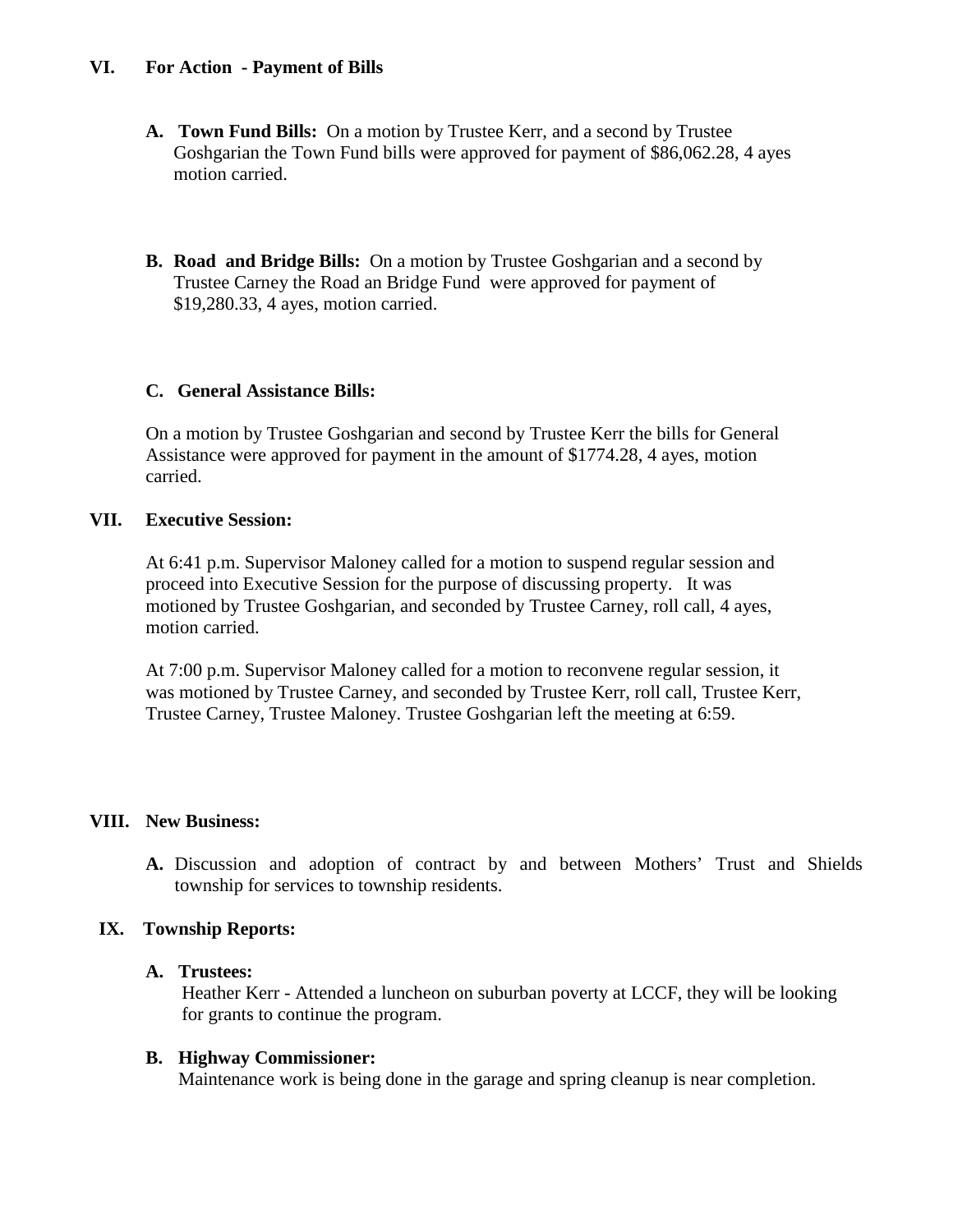### **C. Supervisor:**

On April 7th, we attended the Lake County Community Foundation offered a program on Public and Private Partnerships and a picture of suburban poverty. To start the presentation, Dr. Scott Allard, of the Brookings Institution and the University of Chicago, addressed the rise in poverty levels in the suburbs. Over the past 20 years, population has grown 29% in the collar counties, while the number of people living in poverty has increased by 98%. Transportation is a major issue for people living on the margins, as is food insecurity and access to health care. While the ACA may address some of the financial health care access issues, transportation issues remain.

Even though there have been few cuts to federal programs so far, the recession has hit every revenue source for nonprofit service organizations. State and local government budgets are cutting back, and the largest cuts to government funding for social services and antipoverty programs may be yet to come. In addition, private philanthropy is down and expected to remain down for the foreseeable future. Public and private funding cuts lead to what I refer to in my book as a "subtraction ripple effect." Funding cuts don't just translate into fewer clients getting help in the short-term. Instead, these cuts destabilize the operations of the nonprofit sector on which our safety net is founded and depends. Cuts today mean there will be fewer and fewer places to turn to for help next year when poverty rates are still on the rise.

Given the severity of the recession and the slow road ahead, poverty reduction needs to be more prominent on the policy agenda. If the country is to emerge fully from this downturn, we need to ensure that assistance is available to help the unemployed and underemployed deal with their economic troubles, find work, and increase their earnings so they may contribute to the recovery."

I'd like to point out that this is precisely what Shields Township is here for, and what we are doing in our community, in partnership with other agencies such as Catholic Charities, Mother's Trust, and the Salvation Army, among many others: Helping the poor find assistance, work, and increase their earnings so that they can contribute to the economy at large and help lift their families out of poverty. We make the most of limited resources…right now, in the suburbs, an average of \$145 per capita per year is being spent on poor people, or 15% less than in the year 2000. Urban areas spend an average of \$421 per person, a stunning difference.

This past month, I had the good fortune to speak with Greg Barnum of Beef for Hunger. Greg and his wife Dawn donated two cases of beef to the food pantry, to continue the generous support from last year. We are looking for ways to work together to further our shared mission to help the poor and feed the hungry. They will be at Rib Fest this year, and at their golf outing on September 6. Thank you Greg & Dawn!

Thursday, April 10, Devon Nelson and I traveled to Rockford to attend a Township Officials of Illinois sponsored workshop on General Assistance. Here we practiced on imaginary, complicated cases to find the best, most cost effective, and legal means of supporting those who come to us seeking aid. We were also interested in presentations by the Department of Human Services, learning more about the TANF program and other forms of State and Federal aid. Highlighted were the important roles played by General Assistance as administered by townships, and township food pantries, in bridging the gap for needy families.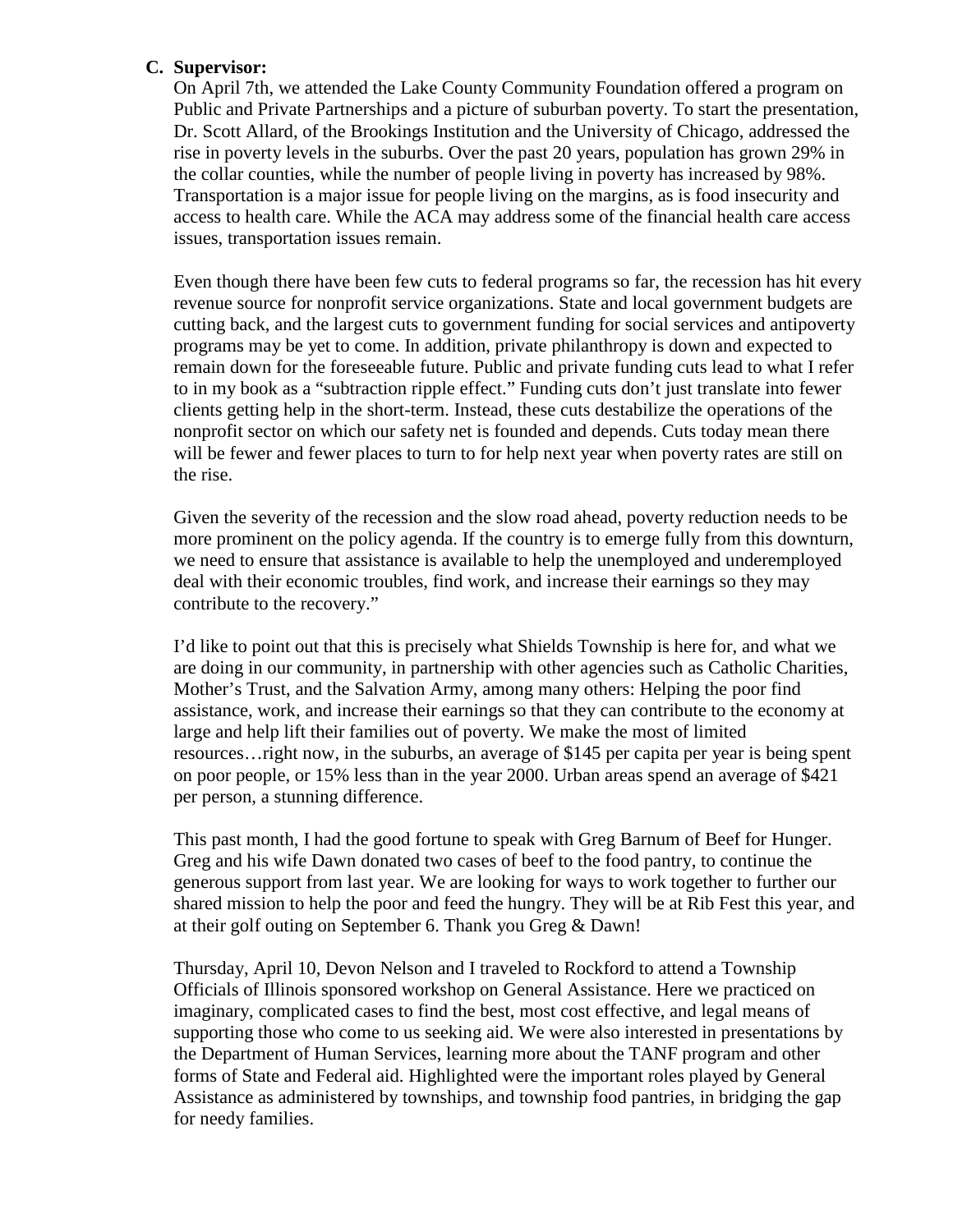April 14 was highlighted by a meeting with State Representative Rita Mayfield and North Chicago Alderman Carl Evans. At one of our previous board meetings here I mentioned the program developed by the University of Southern California and UCLA to convert corner convenience stores into local markets featuring fresh fruits, vegetables and meats. Alderman Evans found two locations in North Chicago, Isaac's and the TeePee, whose owner is in the midst of enlarging and improving these stores, and who is interested in working with us to bring better produce to the neighborhood. Carl then reached out to Representative Mayfield, who is in the process of helping us access funding, via the Illinois Fresh Food Fund and other sources, to support these improvements to increase availability of fresh food to the community in North Chicago.

On April 15, Mayor Leon Rockingham hosted an Economic Development Partnership Breakfast at Roz Frank. Here we were introduced to officials at Naval Station Great Lakes and learned of ways government and the military are partnering to improve outcomes for military and non-military community residents. The Mayor laid out the challenges and opportunities for North Chicago and outlined ways we could become involved in working toward better economic development.

Last night Annie Gilbert and I attended a "Business After Hours" event through the Lake Forest Lake Bluff Chamber of Commerce at the Mustard Seed, a non-profit fair trade shop in Lake Forest, where we ran into many friends in the not-for-profit community including Diane Quon, who runs a sports foundation for youth, and Ron Taylor, husband of Ann Taylor, one of our very helpful pantry volunteers. Ron works at the Career Resource Center in Lake Forest at Old Mill and Ridge Roads. I urge people who are looking for work or who need help brushing up on interview skills and or resume writing to visit the CRC.

I am looking into the possibility of having the township join the North Shore Electricity Aggregation Consortium to reduce the cost of electricity for Shields residents who are not already eligible for savings through Lake Bluff or Lake Forest. The option, if feasible, would appear on the ballot in November as a referendum for Shields Township residents in North Chicago, Knollwood and Arden Shores North and South. A relevant bit of information is the rate increase coming up for ComEd, expected to be published on May 9. I'll have an update at our next regular board meeting.

#### **D. Assessor:**

The Assesor presented her  $1<sup>st</sup>$  Quarter report. (Attachment)

#### **X. Public Comments:**

#### **Jose Ibarrand, 903 Rockland Road, Lake Bluff**

Don't have drive way in front of the house. He expressed concerns with potholes in the alley and the information that is coming from employees of the township regarding repairs. In addition he stated that due to medical issues he has problems shoveling the alley. Mr. Ibarrand is requesting gravel to fix the alley.

Road Commissioner, Scott Anderson stated that the alley is public property, and the township is not responsible for the upkeep.

### **XI. Adjournment:**